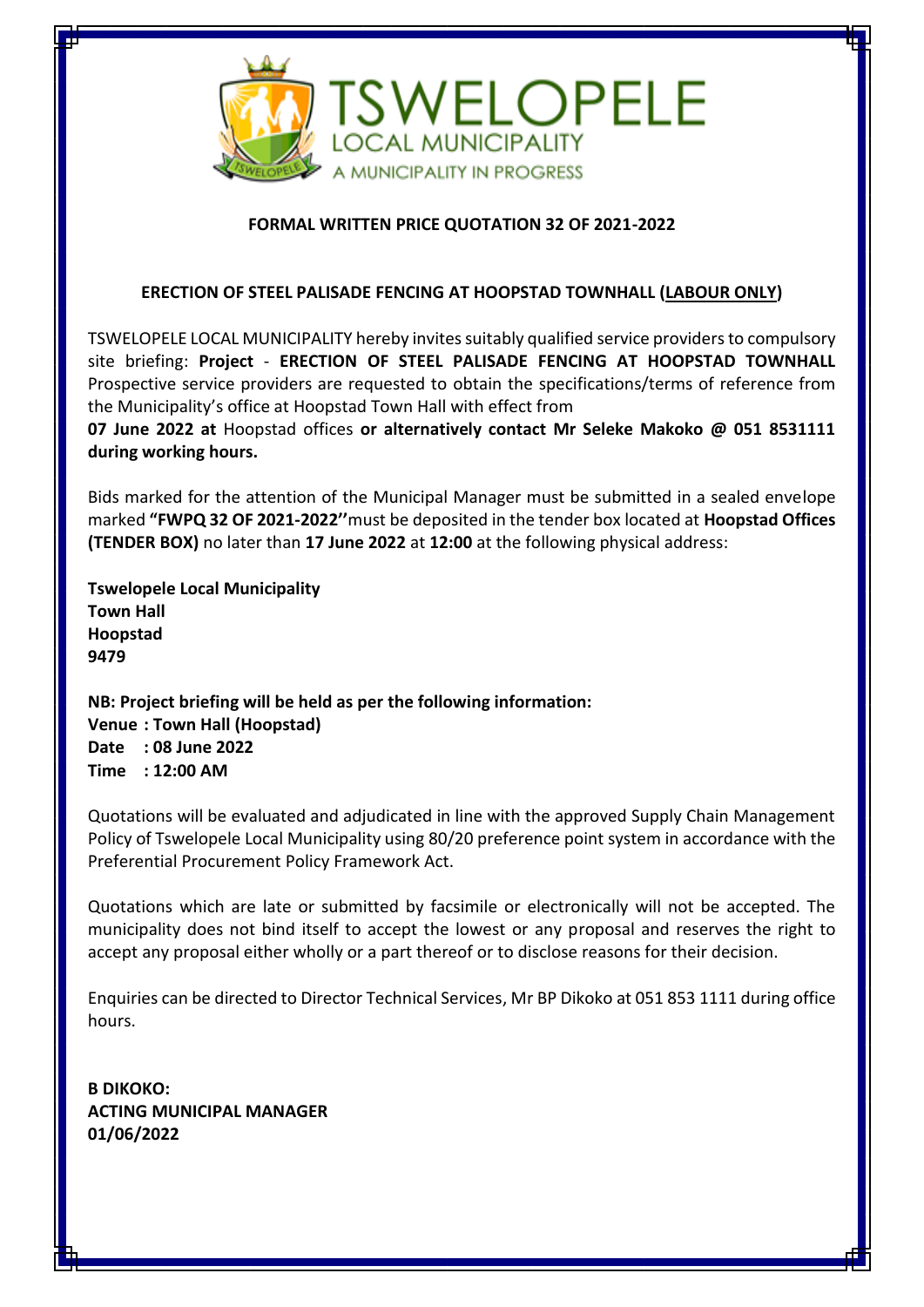

The following functionality criteria will be applied:

|                | The minimum qualifying score for functionality is 55 points to be<br>further evaluated                                                                                                                                                                                      |               |
|----------------|-----------------------------------------------------------------------------------------------------------------------------------------------------------------------------------------------------------------------------------------------------------------------------|---------------|
| <b>ITEM</b>    | <b>CRITERIA</b>                                                                                                                                                                                                                                                             | <b>WEIGHT</b> |
| $\overline{A}$ | Reputable track record for carrying out similar assessments:                                                                                                                                                                                                                | 25            |
|                | 25 Points: 2 completed Projects, Happy Letters, House numbers, pictures                                                                                                                                                                                                     |               |
|                | 20 Points:1 Completed letter, Happy Letter, Picture                                                                                                                                                                                                                         |               |
|                | 10 Points: 1 Completed letter                                                                                                                                                                                                                                               |               |
|                | 5 Points: Pictures only                                                                                                                                                                                                                                                     |               |
|                | 0: Points: no documentation                                                                                                                                                                                                                                                 |               |
| В.             | Locality                                                                                                                                                                                                                                                                    | 30            |
|                | Proof that the premises where the project will be taking place is within<br>the boundaries of Tswelopele Local Municipality. A latest municipal<br>billing clearance certificate to be submitted within Tswelopele Local<br>Municipality within the Lejweleputswa District. | 40            |
|                | Municipal billing clearance outside boundaries of Tswelopele Local<br>Municipality & inside boundaries of Lejweleputswa District.                                                                                                                                           | 20            |
|                | Municipal billing clearance within Free State Province                                                                                                                                                                                                                      | 10            |
|                | Municipal Billing clearance outside Free State Province                                                                                                                                                                                                                     | 5             |
|                | NB <sup>*</sup> all Municipal Billing will be confirmed with the Municipality Revenue<br>Services (Business running in a stand declaration)                                                                                                                                 |               |
| D.             | <b>List of Tools</b>                                                                                                                                                                                                                                                        | 20            |
|                | List Of tools attached                                                                                                                                                                                                                                                      | 20            |
|                | List of tools not attached                                                                                                                                                                                                                                                  | 0             |
|                | <b>TOTAL POINTS</b>                                                                                                                                                                                                                                                         | 75            |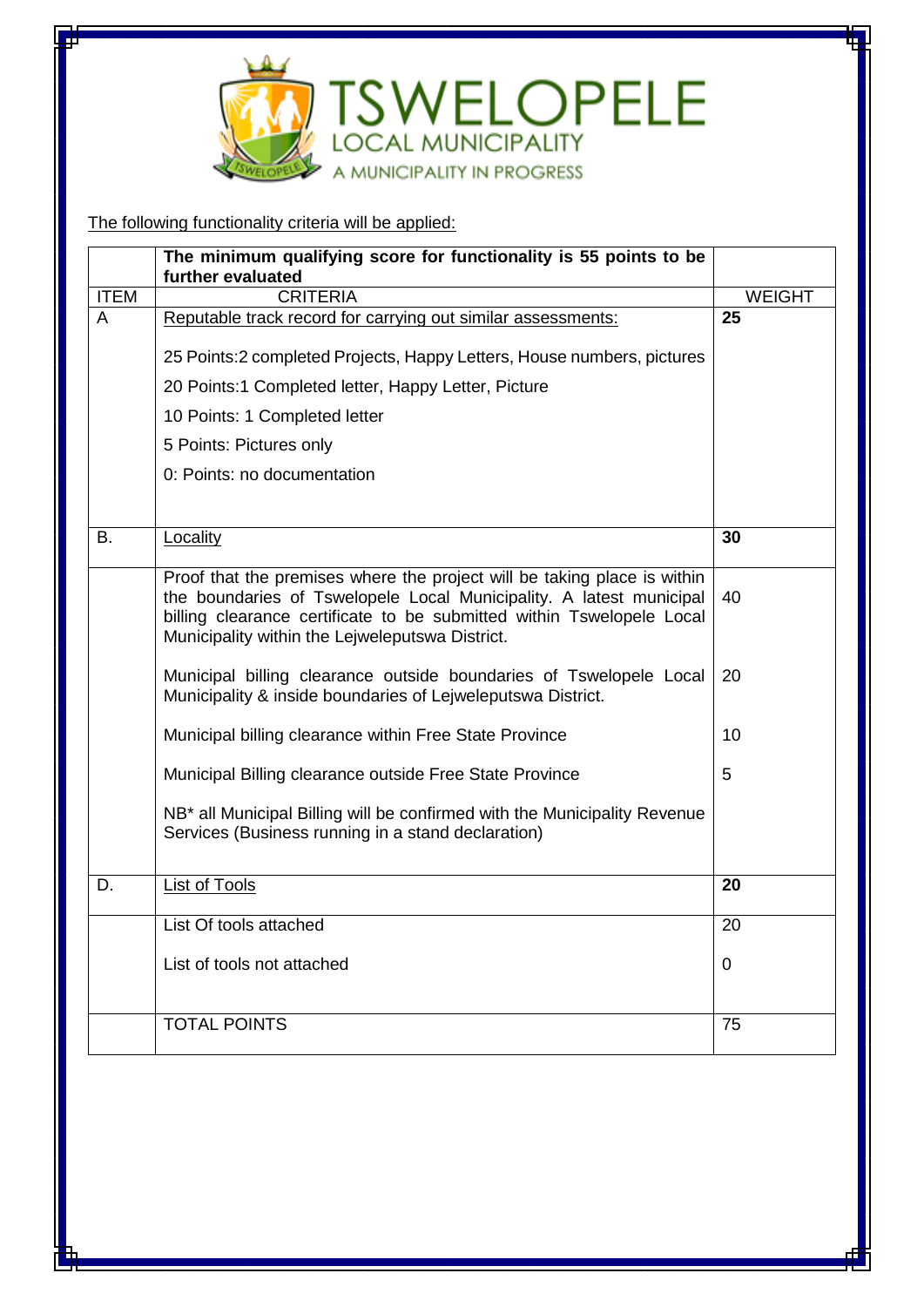

| CLIENT:<br><b>TSWELOPELE LOCAL MUNICIPALITY</b>                                                                                      |                                                                              |                  |                                 |            |  |  |  |  |
|--------------------------------------------------------------------------------------------------------------------------------------|------------------------------------------------------------------------------|------------------|---------------------------------|------------|--|--|--|--|
|                                                                                                                                      |                                                                              |                  |                                 |            |  |  |  |  |
| <b>FWPQ NO</b>                                                                                                                       |                                                                              | FWPQ 32 OF 2021- |                                 |            |  |  |  |  |
|                                                                                                                                      | 2022                                                                         |                  |                                 |            |  |  |  |  |
|                                                                                                                                      |                                                                              |                  |                                 |            |  |  |  |  |
| <b>CONTRACT TITLE:</b><br>THE CONSTRUCTION OF A                                                                                      | <b>ERECTION</b>                                                              | <b>OF</b>        | STEEL PALISADE                  | FENCING AT |  |  |  |  |
| <b>CRICKET PITCH AND THE COMPLETION-</b>                                                                                             |                                                                              |                  | HOOPSTAD TOWNHALL (Labour only) |            |  |  |  |  |
|                                                                                                                                      |                                                                              |                  |                                 |            |  |  |  |  |
|                                                                                                                                      |                                                                              |                  |                                 |            |  |  |  |  |
|                                                                                                                                      |                                                                              |                  |                                 |            |  |  |  |  |
|                                                                                                                                      |                                                                              |                  |                                 |            |  |  |  |  |
| Location                                                                                                                             | <b>HOOPSTAD</b>                                                              |                  |                                 |            |  |  |  |  |
| NB: Service Provider must provide the offer in the Letterhead of their company and such offer must be valid for 90                   |                                                                              |                  |                                 |            |  |  |  |  |
| days.                                                                                                                                |                                                                              |                  |                                 |            |  |  |  |  |
|                                                                                                                                      |                                                                              |                  |                                 |            |  |  |  |  |
| 2. RETURNABLE DOCUMENTS                                                                                                              |                                                                              |                  |                                 |            |  |  |  |  |
|                                                                                                                                      |                                                                              |                  |                                 |            |  |  |  |  |
|                                                                                                                                      | 2.1 Company Registration Forms / Certificate of Incorporation [i.e CK Forms] |                  |                                 |            |  |  |  |  |
| 2.2 Tax Clearance Certificate or SARS Pin                                                                                            |                                                                              |                  |                                 |            |  |  |  |  |
| 2.3 BBBEE Certificate or Sworn affidavit (EME suppliers) must be submitted                                                           |                                                                              |                  |                                 |            |  |  |  |  |
| 2.4 Proof that Municipal Services are not in arrears for more than 90 days (account must not be in arrears for more<br>than 90 days) |                                                                              |                  |                                 |            |  |  |  |  |
| 2.5 Proof of CIDB registration (1 CE)                                                                                                |                                                                              |                  |                                 |            |  |  |  |  |
| 2.6 Letter of Good standing (COIDA)                                                                                                  |                                                                              |                  |                                 |            |  |  |  |  |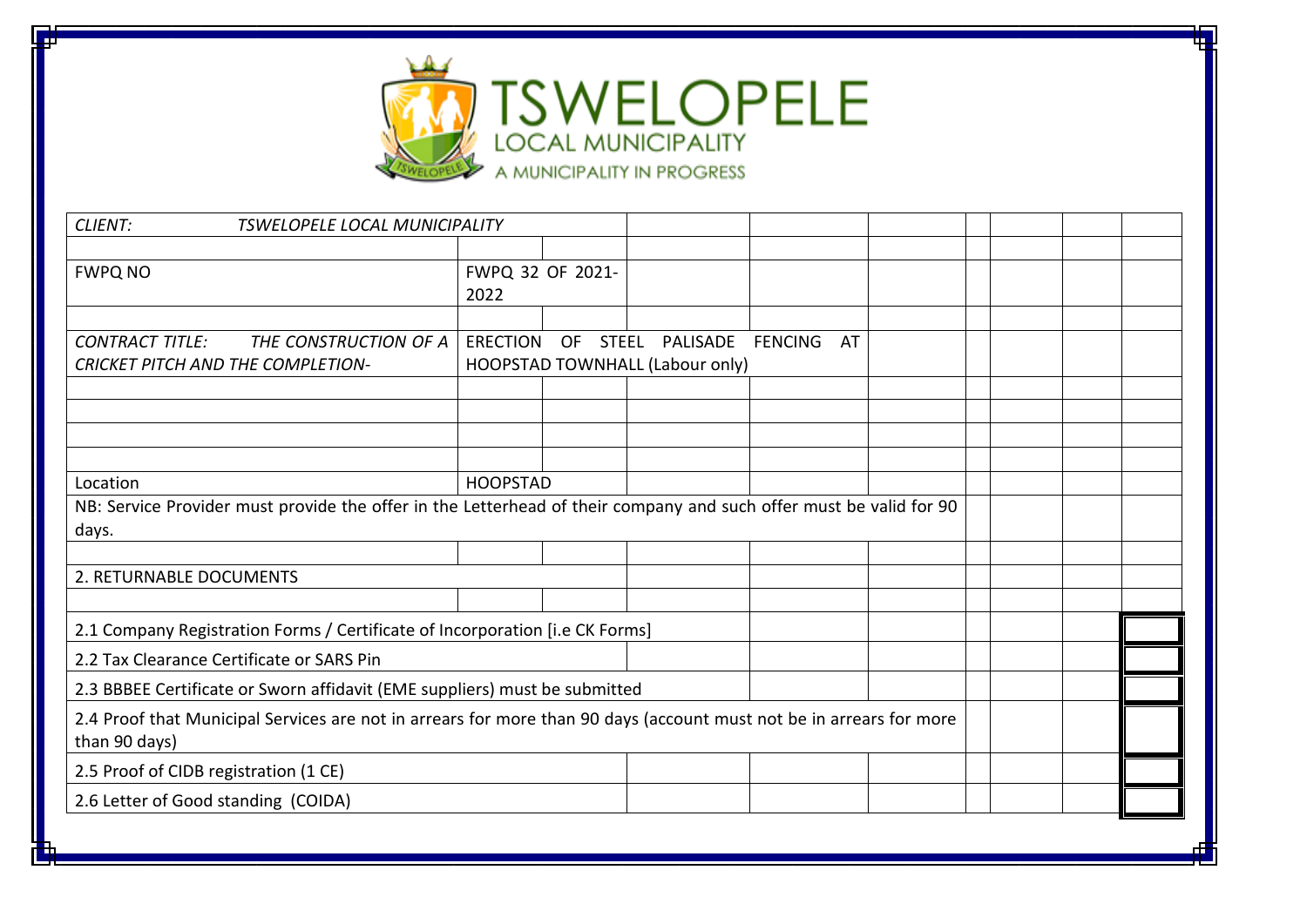

| 2.7 List of tools that the subby has for the activity they are intending to complete                                                                                                                                                                      |  |  |  |  |  |  |  |  |
|-----------------------------------------------------------------------------------------------------------------------------------------------------------------------------------------------------------------------------------------------------------|--|--|--|--|--|--|--|--|
|                                                                                                                                                                                                                                                           |  |  |  |  |  |  |  |  |
| 3. FUNCTIONALITY -see attached functionality form                                                                                                                                                                                                         |  |  |  |  |  |  |  |  |
|                                                                                                                                                                                                                                                           |  |  |  |  |  |  |  |  |
| 3.1 Two completed projects to be submited (House numbers, Pictures and Happy letters)                                                                                                                                                                     |  |  |  |  |  |  |  |  |
| 3.2 Locality - proof that tenderer reside on the indicated address                                                                                                                                                                                        |  |  |  |  |  |  |  |  |
| N.B: The service providers who who do not submit the completed projects will be disqualified.                                                                                                                                                             |  |  |  |  |  |  |  |  |
|                                                                                                                                                                                                                                                           |  |  |  |  |  |  |  |  |
| <b>4. OTHER CONDITIONS</b>                                                                                                                                                                                                                                |  |  |  |  |  |  |  |  |
|                                                                                                                                                                                                                                                           |  |  |  |  |  |  |  |  |
| 4.1 Tenders must be in the letterhead of the Prospective Supplier.                                                                                                                                                                                        |  |  |  |  |  |  |  |  |
| 4.2 Prices on Tender must be valid for 90 days from the closing date.                                                                                                                                                                                     |  |  |  |  |  |  |  |  |
| 4.3 No Payment will be made [in Full or Partially] prior to Delivery of such<br>Goods Tswelopele Local Municipality has up to 30 days to settle the<br>account after receiving the relevant invoice / statement from the Service<br>Provider / Suppliers. |  |  |  |  |  |  |  |  |
| 3.4 Non-adherence to any of the conditions may lead to your Tender not to be<br>considered.                                                                                                                                                               |  |  |  |  |  |  |  |  |
| 3.5 Tswelopele Local Municipality reserves the right to negotiate further conditions and requirement with the<br>successful tenderer.                                                                                                                     |  |  |  |  |  |  |  |  |
| 3.6 The tender consists of 4 pages (Advert, BOQ, Terms of reference and functionality<br>form)                                                                                                                                                            |  |  |  |  |  |  |  |  |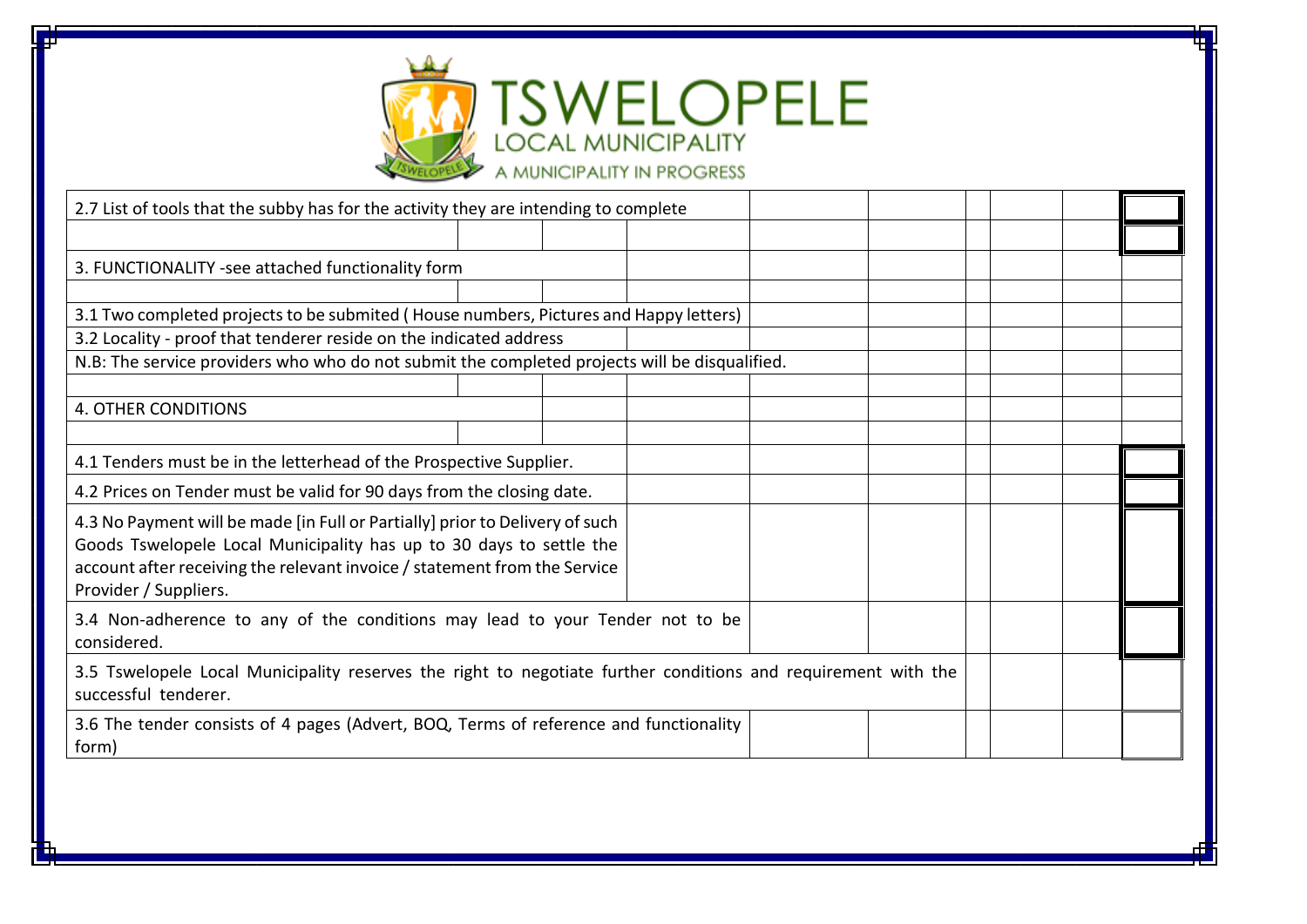

| <b>ITEM</b>  | <b>PAY</b>     | <b>DESCRIPTION</b>                             | <b>UNIT</b>    | <b>QTY</b> | <b>LABOUR</b> | <b>Total</b> |
|--------------|----------------|------------------------------------------------|----------------|------------|---------------|--------------|
| NO.          | <b>REF</b>     |                                                |                |            | <b>RATE</b>   |              |
|              |                |                                                |                |            | <b>ONLY</b>   |              |
| $\mathbf{1}$ | <b>SANS</b>    | <b>STEEL PALISADE FENCING (LABOUR</b><br>ONLY) |                |            |               |              |
|              |                |                                                |                |            |               |              |
|              |                |                                                |                |            |               |              |
|              | 1.1            |                                                |                |            |               |              |
|              | 1.1.1          | 01. Excavation in earth not exceeding          | m <sub>3</sub> | 20         |               |              |
|              |                | 600mm deep 300 X 300 X 500 mm for              |                |            |               |              |
|              |                | steel posts - Palisade Fence                   |                |            |               |              |
|              |                |                                                |                |            |               |              |
|              | $\overline{2}$ | Installation of new steel palisade fence       |                |            |               |              |
|              |                |                                                |                |            |               |              |
|              | 1.1.1          | 01. Installation of steel palisade fence       | m              | 250        |               |              |
|              |                | 1,8m high panel (3m wide)                      |                |            |               |              |
|              |                |                                                |                |            |               |              |
|              | 1.1.2          | 02. Installation of posts 1,8m with            | No.            | 270        |               |              |
|              |                | concrete footings                              |                |            |               |              |
|              |                |                                                |                |            |               |              |
|              |                |                                                |                |            |               |              |